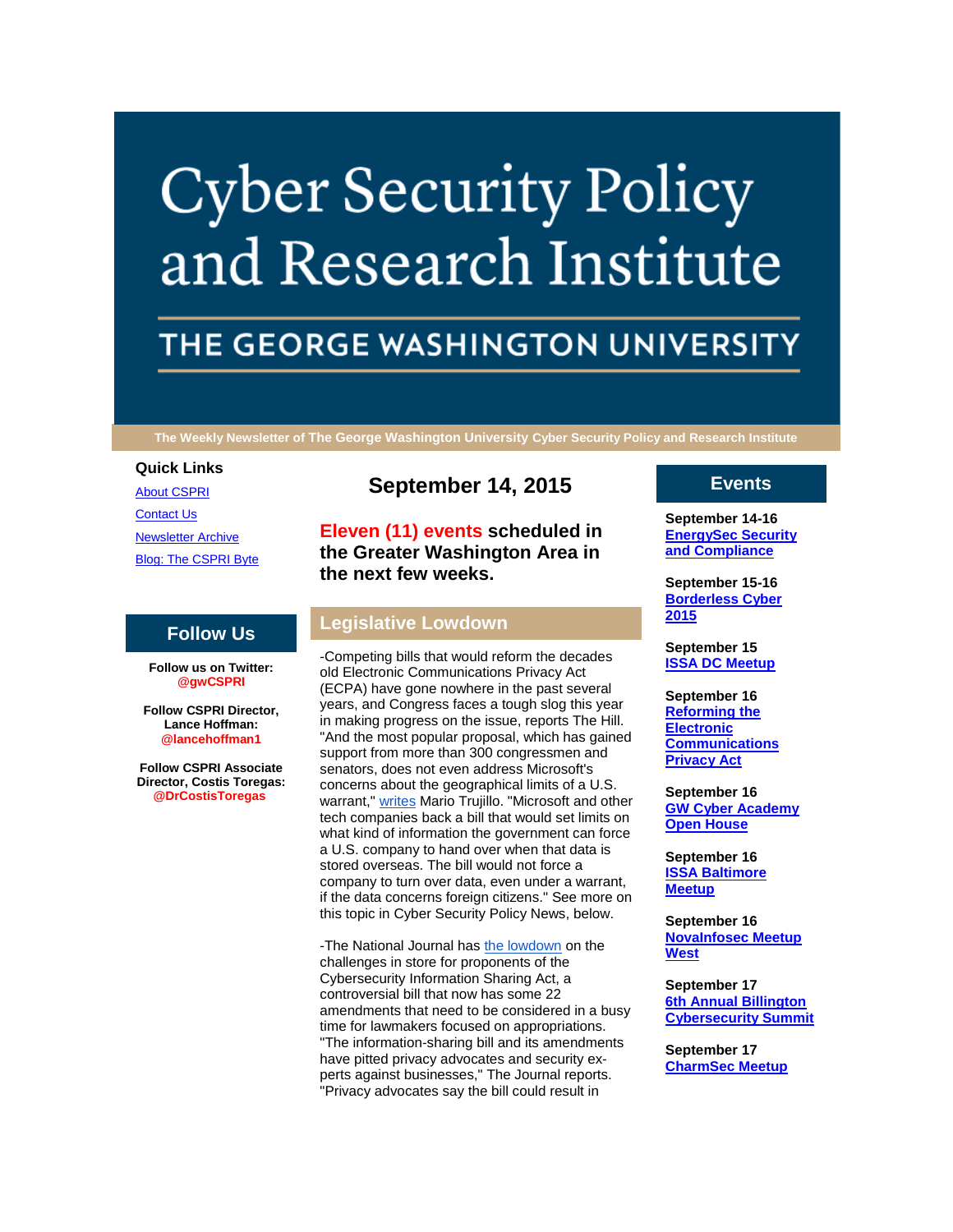companies improperly sharing individuals' sensitive personal information with the government-including law-enforcement and surveillance agencies-and they are lobbying for the Senate to drop CISA. Tech experts say there are [more effective](http://r20.rs6.net/tn.jsp?f=00187_SfvTdj7ReVRF4aqi9XHC_R3AtWWD7WJkmuj6Xgk1edygkK5B5lNUQbLtAQWYQ-P24uGTw61zscMcPmStJE4t7SJtLTWkiwKcdeb4ExdEWyWo81RpfSVEDLKjLJ_WXaUP9vFq0cwQWzmW1pYDP-nPcta5tbNqziYao3x9bSefIsTZ3WH7LJWNIH4sNfdjpzIX4aKt_4Ab2GOKzIS13jnbmCZ-vohniA0PAOpw9yaHjGBXApGZc-OxVtURGR8teiahX4YqWj3DMn-_YtmHuJmqCkNfZp48FNn9BY9k_FG54_bR56iu0hmJSY3cKDOHS&c=8Jn88k8BDbgyYnQF8RoBleHfJPKyUR7YAX5o7LVYBNhzjOTrZktNzA==&ch=yprgzNtRLUi7DzOPO2DHankhGfsPE40BUz0NSY-JHqHU7T-RVvwsaQ==)  [ways](http://r20.rs6.net/tn.jsp?f=00187_SfvTdj7ReVRF4aqi9XHC_R3AtWWD7WJkmuj6Xgk1edygkK5B5lNUQbLtAQWYQ-P24uGTw61zscMcPmStJE4t7SJtLTWkiwKcdeb4ExdEWyWo81RpfSVEDLKjLJ_WXaUP9vFq0cwQWzmW1pYDP-nPcta5tbNqziYao3x9bSefIsTZ3WH7LJWNIH4sNfdjpzIX4aKt_4Ab2GOKzIS13jnbmCZ-vohniA0PAOpw9yaHjGBXApGZc-OxVtURGR8teiahX4YqWj3DMn-_YtmHuJmqCkNfZp48FNn9BY9k_FG54_bR56iu0hmJSY3cKDOHS&c=8Jn88k8BDbgyYnQF8RoBleHfJPKyUR7YAX5o7LVYBNhzjOTrZktNzA==&ch=yprgzNtRLUi7DzOPO2DHankhGfsPE40BUz0NSY-JHqHU7T-RVvwsaQ==) to improve cybersecurity than informationsharing."

### **Cyber Security Policy News**

**Big tech companies experiencing problems** -Multiple legal conflicts between federal investigators and Microsoft and Apple, reflect [heightened](http://r20.rs6.net/tn.jsp?f=00187_SfvTdj7ReVRF4aqi9XHC_R3AtWWD7WJkmuj6Xgk1edygkK5B5lNUQbLtAQWYQ4ORPTdwHGeNcyxCCs7uU8bBaWPvTedTGPpRWLNSigWz5ai35fAKiMaSuqC8SyOzfobCP8fB4c7bxFyYMQJxEwkguU5iovXyIevrkpqJmsb_8shfmqBVv4mxcoItTarnbcOhB9wgLGUiNCUl8l8rGMc4FatNrMVImT1NOUy1rykMFSwMdHzaDD_y7s_zZM0zi7epNvalC_feJQAEezvNia6WQoH5uRvuB0tU2SLHifkZjvKXgk9fmXoyTQGrKn_keeuc8p3gq7g0Zb0H1a-ozaA==&c=8Jn88k8BDbgyYnQF8RoBleHfJPKyUR7YAX5o7LVYBNhzjOTrZktNzA==&ch=yprgzNtRLUi7DzOPO2DHankhGfsPE40BUz0NSY-JHqHU7T-RVvwsaQ==)  [corporate resistance,](http://r20.rs6.net/tn.jsp?f=00187_SfvTdj7ReVRF4aqi9XHC_R3AtWWD7WJkmuj6Xgk1edygkK5B5lNUQbLtAQWYQ4ORPTdwHGeNcyxCCs7uU8bBaWPvTedTGPpRWLNSigWz5ai35fAKiMaSuqC8SyOzfobCP8fB4c7bxFyYMQJxEwkguU5iovXyIevrkpqJmsb_8shfmqBVv4mxcoItTarnbcOhB9wgLGUiNCUl8l8rGMc4FatNrMVImT1NOUy1rykMFSwMdHzaDD_y7s_zZM0zi7epNvalC_feJQAEezvNia6WQoH5uRvuB0tU2SLHifkZjvKXgk9fmXoyTQGrKn_keeuc8p3gq7g0Zb0H1a-ozaA==&c=8Jn88k8BDbgyYnQF8RoBleHfJPKyUR7YAX5o7LVYBNhzjOTrZktNzA==&ch=yprgzNtRLUi7DzOPO2DHankhGfsPE40BUz0NSY-JHqHU7T-RVvwsaQ==) in the post-Edward J. Snowden era, by American technology companies intent on demonstrating that they are trying to protect customer information, according to The New York Times. Both tech companies are embroiled in legal tussles with the U.S. Justice Department; in Apple's case, DOJ officials advocate taking Apple to court over its refusal to comply with a court order to turn over, in real time, text messages between suspects using its iPhones. Apple replied that its system is set up so that this is not even possible for the company to comply. Likewise, Microsoft is set to go to trial this week in a case "being closely watched by industry officials and civil liberties advocates, began when the company refused to comply with a warrant in December 2013 for emails from a drug trafficking suspect," The Times [wrote.](http://r20.rs6.net/tn.jsp?f=00187_SfvTdj7ReVRF4aqi9XHC_R3AtWWD7WJkmuj6Xgk1edygkK5B5lNUQbLtAQWYQfmOmiFKFWuUJ0KnJ9b8MvAvT2gBZ8wNMnAF0kb7rY8X8vKOHx9N-3rIDr-tC9Vvm2-wGLZh8zjkGtr5CR_iIkg3Phtbz7MqeUyK1_lifdgA5AnYEAk_sFlW6Ex_BEJymBQiNe36rnWIkQb8qhGhlnFxB7lzCgs04QoFgTbGTugB6NuTsSdlNo5SoPiuqkxpNbw1UCQ4UZ_EjvgQA2mK3uqAtU8ahKcd-rakWgGS8vSJ86Uxhn-rcWUintSAg97Zg&c=8Jn88k8BDbgyYnQF8RoBleHfJPKyUR7YAX5o7LVYBNhzjOTrZktNzA==&ch=yprgzNtRLUi7DzOPO2DHankhGfsPE40BUz0NSY-JHqHU7T-RVvwsaQ==) "Microsoft said federal officials would have to get an order from an Irish court, because the emails were stored on servers in Dublin."

If the government prevails in its legal battle to compel Microsoft to turn over e-mails held on a server in Ireland, an "international firestorm" could result, an attorney for the tech giant told a federal court in New York on Wednesday. Washingtonpost.com's [Ellen](http://r20.rs6.net/tn.jsp?f=00187_SfvTdj7ReVRF4aqi9XHC_R3AtWWD7WJkmuj6Xgk1edygkK5B5lNUQbLtAQWYQ433CgKAFb00qJqinqZf9d56K7Oz8UM1nJEjSSuegPQwLZ-OMGssoseb2rldJMhGjuSN91IjivzDGZLBKWSxAE_W6YuiA8ZLGIC-49aakL-5UT6qzSr4uVwJ-Vjz1NtjYbBh9aaxBH-6HvNvDMLbjlNmXFFpw3jvzhz7mQ2XS6EnYDrI0M2ZCvgF5XcHJsq-HWK-DIzlJrFSajiVGDitF8LA8_aKnnnDapm53gdgM96iVZiDTYwJbKg67g70rJ0aWmmpq4rwvCB7OLuvQ0O4DX5RIdUT7gIW_XF4xQXRKB0nlz5zQV2U8QroeLfPF9Q550p-oP9GgNbDK76pIXVDRiw==&c=8Jn88k8BDbgyYnQF8RoBleHfJPKyUR7YAX5o7LVYBNhzjOTrZktNzA==&ch=yprgzNtRLUi7DzOPO2DHankhGfsPE40BUz0NSY-JHqHU7T-RVvwsaQ==)  [Nakashima](http://r20.rs6.net/tn.jsp?f=00187_SfvTdj7ReVRF4aqi9XHC_R3AtWWD7WJkmuj6Xgk1edygkK5B5lNUQbLtAQWYQ433CgKAFb00qJqinqZf9d56K7Oz8UM1nJEjSSuegPQwLZ-OMGssoseb2rldJMhGjuSN91IjivzDGZLBKWSxAE_W6YuiA8ZLGIC-49aakL-5UT6qzSr4uVwJ-Vjz1NtjYbBh9aaxBH-6HvNvDMLbjlNmXFFpw3jvzhz7mQ2XS6EnYDrI0M2ZCvgF5XcHJsq-HWK-DIzlJrFSajiVGDitF8LA8_aKnnnDapm53gdgM96iVZiDTYwJbKg67g70rJ0aWmmpq4rwvCB7OLuvQ0O4DX5RIdUT7gIW_XF4xQXRKB0nlz5zQV2U8QroeLfPF9Q550p-oP9GgNbDK76pIXVDRiw==&c=8Jn88k8BDbgyYnQF8RoBleHfJPKyUR7YAX5o7LVYBNhzjOTrZktNzA==&ch=yprgzNtRLUi7DzOPO2DHankhGfsPE40BUz0NSY-JHqHU7T-RVvwsaQ==) has more on this angle.

**DOJ: Wanting companies to weaken encryption** Meanwhile, the DOJ is on embarked on something akin to a charm offensive to win broader support for its claim that companies like Apple, Google and Microsoft should weaken security and encryption on their products to enable and respond to courtordered wiretaps. "Playing down a narrative of an ongoing "crypto-war" between the government and the private sector, FBI Director James Comey said Thursday that shared security values between the two groups mean they should be working together," [reports](http://r20.rs6.net/tn.jsp?f=00187_SfvTdj7ReVRF4aqi9XHC_R3AtWWD7WJkmuj6Xgk1edygkK5B5lNUQbLtAQWYQYkxqsYmkDvOivx-8UDAkWfWv4PZ3SWBAli3YfZ6ldCuKNpd5Hqs-YY9c2EacQMXbiHiILZw9Oya3piTLHfDA1gUhEh28Vf68p7FPl9EwU8H4KhQIQZnRXRG1B9iGw2YxBvJBlXzBxRHRQqoQIWYs1wCfRRnt7nemTMI14ShhZqnzsagNwsznSlLsyAxC5bndxPZJ8lY0jDKZ55MzY8idkCO2G9WgqVte&c=8Jn88k8BDbgyYnQF8RoBleHfJPKyUR7YAX5o7LVYBNhzjOTrZktNzA==&ch=yprgzNtRLUi7DzOPO2DHankhGfsPE40BUz0NSY-JHqHU7T-RVvwsaQ==) Kaveh Waddell for National Journal. "But Comey said the source of the tension between tech companies and Federal law enforcement - the proliferation of strong encryption standards that make it difficult or impossible to read intercepted communications-could be addressed if only the business community made a real effort to develop new encryption technologies."

**September 23 [Meritalk: CSX Cyber](http://r20.rs6.net/tn.jsp?f=00187_SfvTdj7ReVRF4aqi9XHC_R3AtWWD7WJkmuj6Xgk1edygkK5B5lGx8eFZQm5ktPR5X2E-l1Z0Vc6yIQ-_Rh7YnEZyC90-R6bSdJ2v8S0ehJkQCxJhlXW6rxCYuq_ZnVMTvljK4UXBj9vAQkeANT7X_5z5b8rFP1g2MFbW3f_FGKA_YkaEdv6ZZVvkEQmfWXSHvidzrH60=&c=8Jn88k8BDbgyYnQF8RoBleHfJPKyUR7YAX5o7LVYBNhzjOTrZktNzA==&ch=yprgzNtRLUi7DzOPO2DHankhGfsPE40BUz0NSY-JHqHU7T-RVvwsaQ==)  [Security Brainstorm](http://r20.rs6.net/tn.jsp?f=00187_SfvTdj7ReVRF4aqi9XHC_R3AtWWD7WJkmuj6Xgk1edygkK5B5lGx8eFZQm5ktPR5X2E-l1Z0Vc6yIQ-_Rh7YnEZyC90-R6bSdJ2v8S0ehJkQCxJhlXW6rxCYuq_ZnVMTvljK4UXBj9vAQkeANT7X_5z5b8rFP1g2MFbW3f_FGKA_YkaEdv6ZZVvkEQmfWXSHvidzrH60=&c=8Jn88k8BDbgyYnQF8RoBleHfJPKyUR7YAX5o7LVYBNhzjOTrZktNzA==&ch=yprgzNtRLUi7DzOPO2DHankhGfsPE40BUz0NSY-JHqHU7T-RVvwsaQ==)**

**October 1 [Cybersecurity](http://r20.rs6.net/tn.jsp?f=00187_SfvTdj7ReVRF4aqi9XHC_R3AtWWD7WJkmuj6Xgk1edygkK5B5lGx8eFZQm5ktPR5X2E-l1Z0Vc6yIQ-_Rh7YnEZyC90-R6bSdJ2v8S0ehJkQCxJhlXW6rxCYuq_ZnVMTvljK4UXBj9vAQkeANT7X_5z5b8rFP1g2MFbW3f_FGKA_YkaEdv6ZZVvkEQmfWXSHvidzrH60=&c=8Jn88k8BDbgyYnQF8RoBleHfJPKyUR7YAX5o7LVYBNhzjOTrZktNzA==&ch=yprgzNtRLUi7DzOPO2DHankhGfsPE40BUz0NSY-JHqHU7T-RVvwsaQ==)  [Summit](http://r20.rs6.net/tn.jsp?f=00187_SfvTdj7ReVRF4aqi9XHC_R3AtWWD7WJkmuj6Xgk1edygkK5B5lGx8eFZQm5ktPR5X2E-l1Z0Vc6yIQ-_Rh7YnEZyC90-R6bSdJ2v8S0ehJkQCxJhlXW6rxCYuq_ZnVMTvljK4UXBj9vAQkeANT7X_5z5b8rFP1g2MFbW3f_FGKA_YkaEdv6ZZVvkEQmfWXSHvidzrH60=&c=8Jn88k8BDbgyYnQF8RoBleHfJPKyUR7YAX5o7LVYBNhzjOTrZktNzA==&ch=yprgzNtRLUi7DzOPO2DHankhGfsPE40BUz0NSY-JHqHU7T-RVvwsaQ==)**

**Click [here](http://r20.rs6.net/tn.jsp?f=00187_SfvTdj7ReVRF4aqi9XHC_R3AtWWD7WJkmuj6Xgk1edygkK5B5lE1LHaDp5q265Bt6Uq7A6XRyV5_BpS6EcBhshtNFyWZY5dr4Z6GSS7v2kOMTRW3B2jUIpEcRkHx_6HZ0u_zgcfDqkUHpuCJybBYEWBCo4QWgZBMKTqVxpUydNoQcK8B0ut4c3m4yEEllOATT2PwWn-FuzCyZ8ymi9A==&c=8Jn88k8BDbgyYnQF8RoBleHfJPKyUR7YAX5o7LVYBNhzjOTrZktNzA==&ch=yprgzNtRLUi7DzOPO2DHankhGfsPE40BUz0NSY-JHqHU7T-RVvwsaQ==) for detailed descriptions**